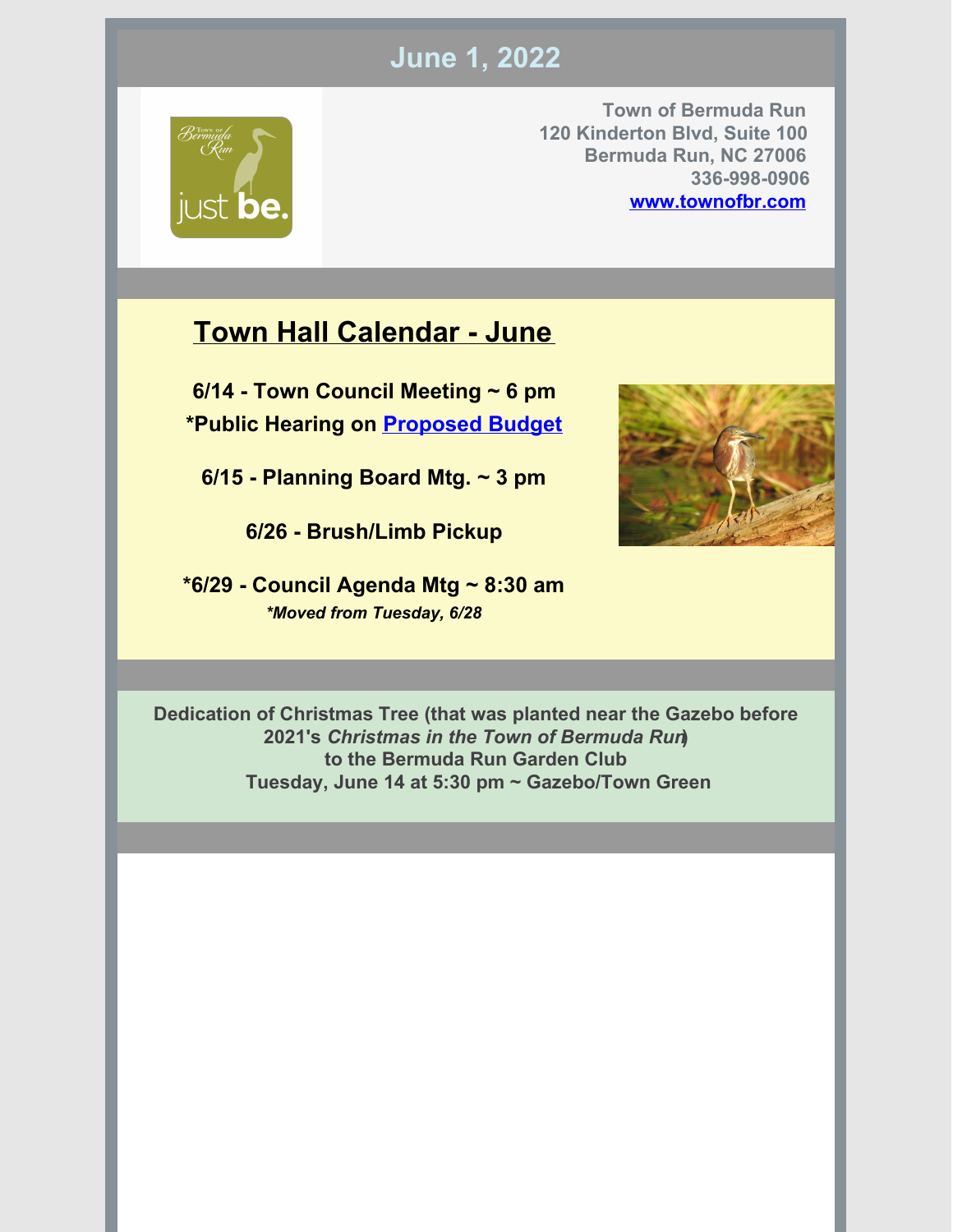**Town of Bermuda Run's Summer Concert Series SATURDAY, JUNE 18, 2022-7 PM Envision 18** 



ENVISION's stage show is as exciting to watch as it is to dance to, covering hits from the 60's, 70's and 80's, all the way up to the contemporary sound of Today's Top 40. The band's repertoire encompasses a wide variety of musical styles, including:

#### R & B, Beach, Motown/Oldies, Pop, & Dance

ENVISION has performed as opening act for several national artists, ranging from actress and American Idol alum, Jordin Sparks and The S.O.S. Band - to R&B sensations Kem and Marsha Ambrosius. The group has even opened for the nationally-syndicated TOM JOYNER MORNING SKY SHOW. And most recently, the group has opened for nationally acclaimed author-comedian-talk show host Steve Harvey.

Bring your lawn chair & picnic / cooler and ENJOY! PRESENTED BY:

## **Town of Bermuda Run** IN ASSOCIATION WITH: Davie County Arts Council **Hillsdale Real Estate Group** FOR MORE INFORMATION ABOUT THIS  $FREE$  concert please call:

336-751-3112



### **Message from Mayor Rick Cross**

I hope you had an enjoyable Memorial Day holiday weekend, while taking time to pause and remember the brave men and women who gave their lives for our country. As we continue to face challenges and opportunities, I am reminded that nothing should stand in the way of respecting and paying homage to all who have died in service to our country. Their ultimate sacrifice must be remembered always.

Recently, our 2022 primary elections were completed. I want to take the opportunity to thank all those who put in long hours — during the early voting period and on election day — to make sure

our election process is efficient, productive, and secure. The poll workers, election judges, poll watchers, and those electioneering for their candidates deserve our collective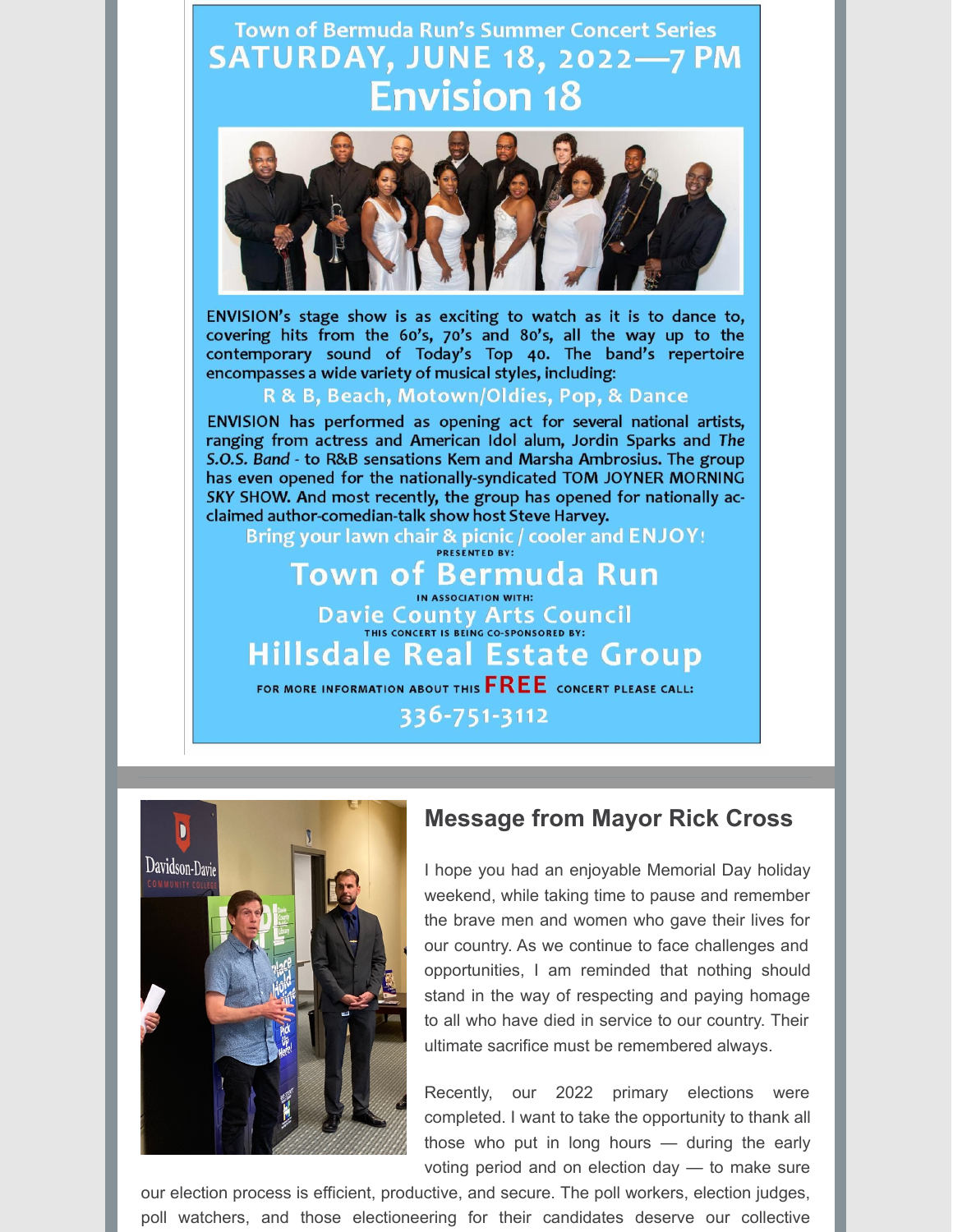appreciation for the role they play in our election process.

As we continue to work through the 2022 update to our town's Comprehensive Plan, I want to thank all who attended our recent education/input session at WinMock on May 25. Approximately 65 residents joined us during the session. Thanks also to our Town Council, Planning Board, town staff, and our partner Benchmark Solutions for being there on the 25th to help share information and gather valuable input. If you were not able to join us that day, there is still an opportunity to share your thoughts on our town's **[Comprehensive](https://www.plan4br.com/index.php) Plan site**. I look forward to continuing to share our progress during the next several months. As I shared last month, if you would like to see some statistics being used during the process, here is some good **[background](https://www.plan4br.com/images/presentations/Planning_Board_Meeting_03162022.pdf) information** that you may find helpful.

\_\_\_\_\_\_\_\_\_\_\_\_\_\_\_\_\_\_\_\_\_\_\_\_\_\_\_\_\_

In my message last month, I shared that Town Manager Lee Rollins and I were scheduled to meet with NC Department of Transportation (NCDOT) representatives to discuss next steps for a short-term improvement to the NC 801/158 intersection. NCDOT has begun preliminary engineering on the project and anticipate plans to be ready for right of way acquisition by Fall 2022 (August). Utility relocation is anticipated to start in February 2023, with construction anticipated in the spring/summer of 2023. I want to be clear that this does not minimize, nor delay, the need for longer-term, more extensive solutions for traffic management along this corridor. We will continue to work forcefully for these solutions.

\_\_\_\_\_\_\_\_\_\_\_\_\_\_\_\_\_\_\_\_\_\_\_\_\_\_\_\_\_

I am often asked about the progress of the Interchange Project at Baltimore Road west of our town. This project — which is in the current 2020-2029 NCDOT State Transportation Improvement Plan (STIP) that identifies the construction funding and schedule for projects over a 10-year period — will create an interchange at I-40 at an extended Baltimore Road (which currently ends at Highway 158), thus providing significant traffic relief at, among other places, the NC 801/158 intersection. We have anticipated March 2023 Right-of-Way acquisitions, March 2024 utility relocations, and a September 2024 bidding of the project.

I hope everyone has seen the clearing and construction starting just east of Highway 158 between Steelman's Ace Hardware and continuing past Allgood Street. This is the continued work on our **Blue Heron Trail [Phase](https://townofbr.com/wp-content/uploads/2022/03/Blue-Heron-Trail-Phase-1-Overview.pdf) 1**. We are excited as we see the progress in our effort to create a more walkable and ridable Bermuda Run.

\_\_\_\_\_\_\_\_\_\_\_\_\_\_\_\_\_\_\_\_\_\_\_\_\_\_\_\_\_\_\_\_\_\_\_

Please mark your calendar for June 18th at 7pm for our first concert of the summer. We are excited to again have ENVISION help us kick of the 2022 concert series. I look forward to seeing everyone there.

\_\_\_\_\_\_\_\_\_\_\_\_\_\_\_\_\_\_\_\_\_\_\_\_\_\_\_\_\_\_\_\_

Today, I had the opportunity to attend a Ribbon Cutting for the newest addition to our town. Davie County Library has installed a series of remote lockers for books and other library items. These lockers will allow you to go to the **Davie [County](https://davie.nccardinal.org/eg/opac/home) Library website**, reserve a book on-line, and have it delivered to Bermuda Run. The lockers are located in the Davidson-Davie Community College Annex directly next to our Town Hall (120 Kinderton Boulevard).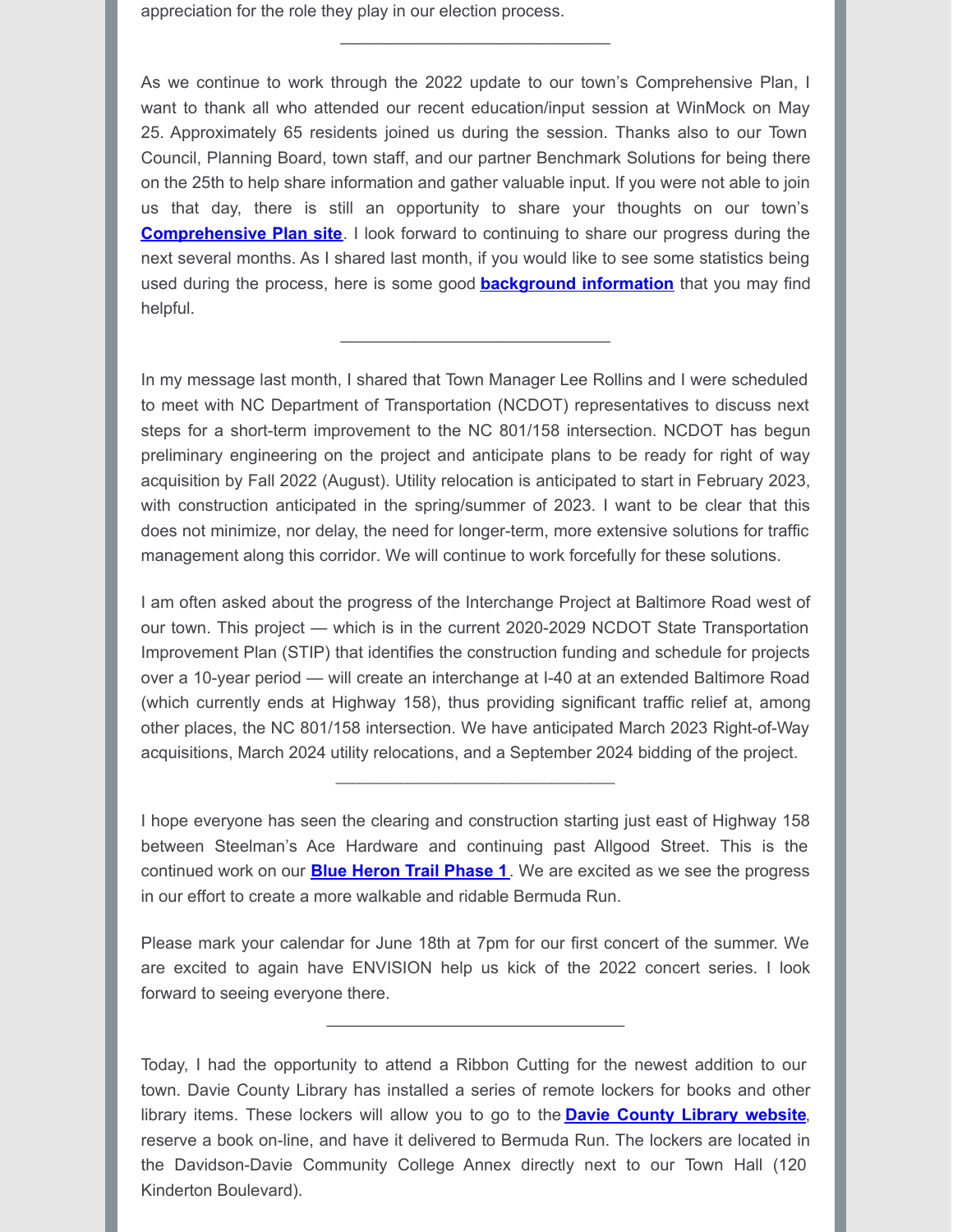All you need is a Davie County Library card and access to their **[website](https://davie.nccardinal.org/eg/opac/home)**. We will make sure to share more information as it becomes available to us. In the meantime, if you have questions or would like more information, feel free to call the Davie County Library at 336- 753-6030. A special thanks to Davie County Library Director Derrick Wold who persevered to make this happen for our community.

 $\mathcal{L}_\mathcal{L}$  , which is a set of the set of the set of the set of the set of the set of the set of the set of the set of the set of the set of the set of the set of the set of the set of the set of the set of the set of

During this past month I have had the pleasure of spending time with people across our community. I had coffee with residents from Bermuda Village, spent one-on-one time with a number of people from our various neighborhoods and businesses, had the opportunity to be present for the recent Bermuda Run Cares 5k run/walk (with proceeds going to Smart Start of Davie County), and attended ribbon cuttings that symbolize new organizations in our community.

To all with whom I have spent time, thank you for your time, and for sharing thoughts and ideas with me. I continue to look forward to being with everyone across our community soon. In the meantime, you can reach me at: rcross@townofbr.com or 336-391-1992.

Rick



**Sunday, June 19**

#### **Message from Community Officer Mike Foster**

The speed limit in all neighborhoods of Bermuda Run behind the gates, and in Kinderton Village is **25 mph**.

Traffic laws are being enforced. This includes speeding and running stop signs.

Warmer weather is here, and more people are out and about walking, riding bikes, etc. Please be safe and watch out for others!